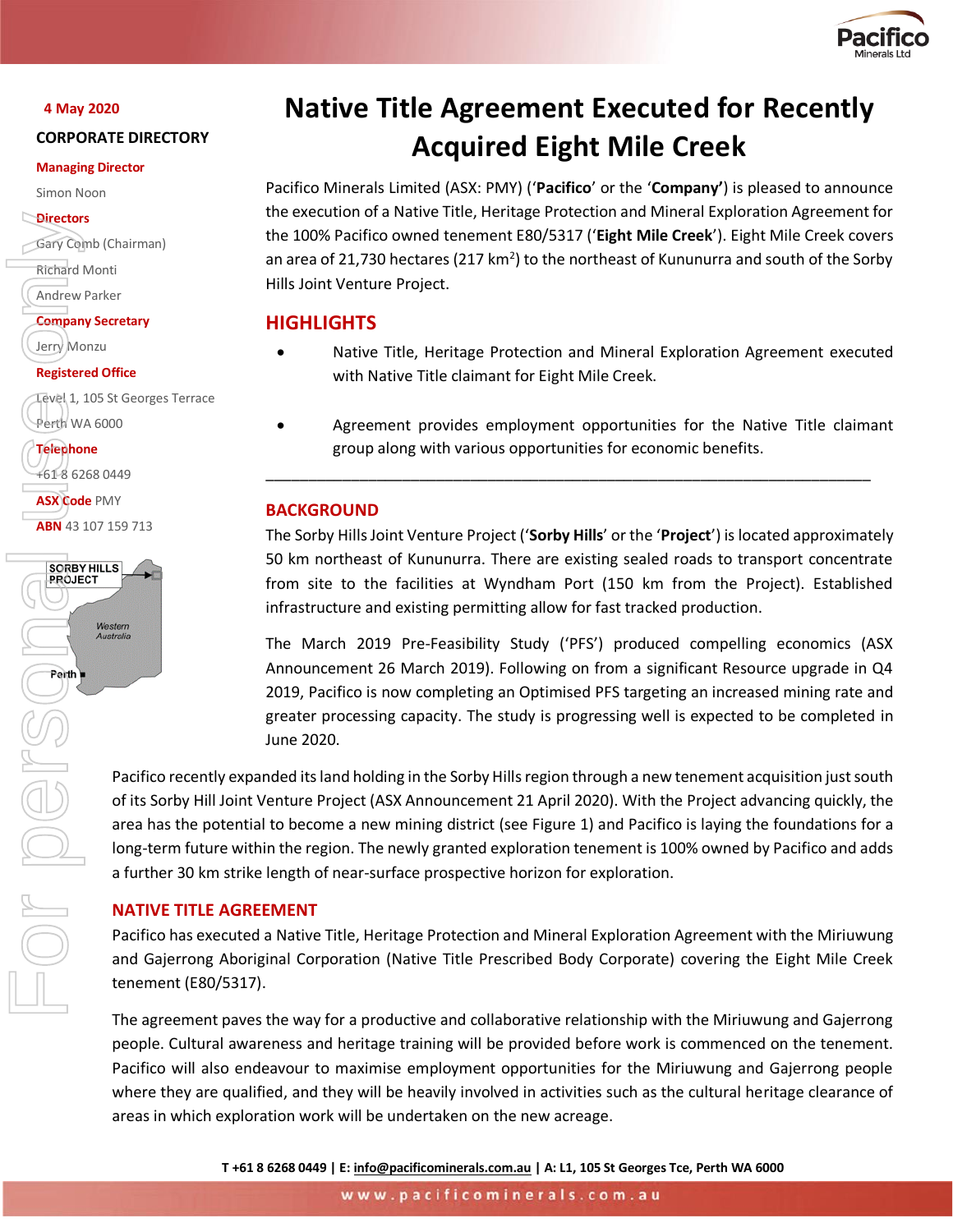

Managing Director, Mr Simon Noon, commented "*The agreement means that the Miriuwung Gajerrong people will have the opportunity to benefit from future exploration as well as any future production from the Eight Mile Creek tenement. We look forward to forging co-operative and lasting relationship with the Miriuwung Gajerrong people*."



This announcement has been approved for release by the Managing Director.

**FOR FURTHER INFORMATION PLEASE CONTACT:**  Simon Noon Managing Director Phone: +61 (0)8 6268 0449 Email: [info@pacificominerals.com.au](mailto:info@pacificominerals.com.au)

**T +61 8 6268 0449 | E[: info@pacificominerals.com.au](mailto:info@pacificominerals.com.au) | A: L1, 105 St Georges Tce, Perth WA 6000**

www.pacificominerals.com.au